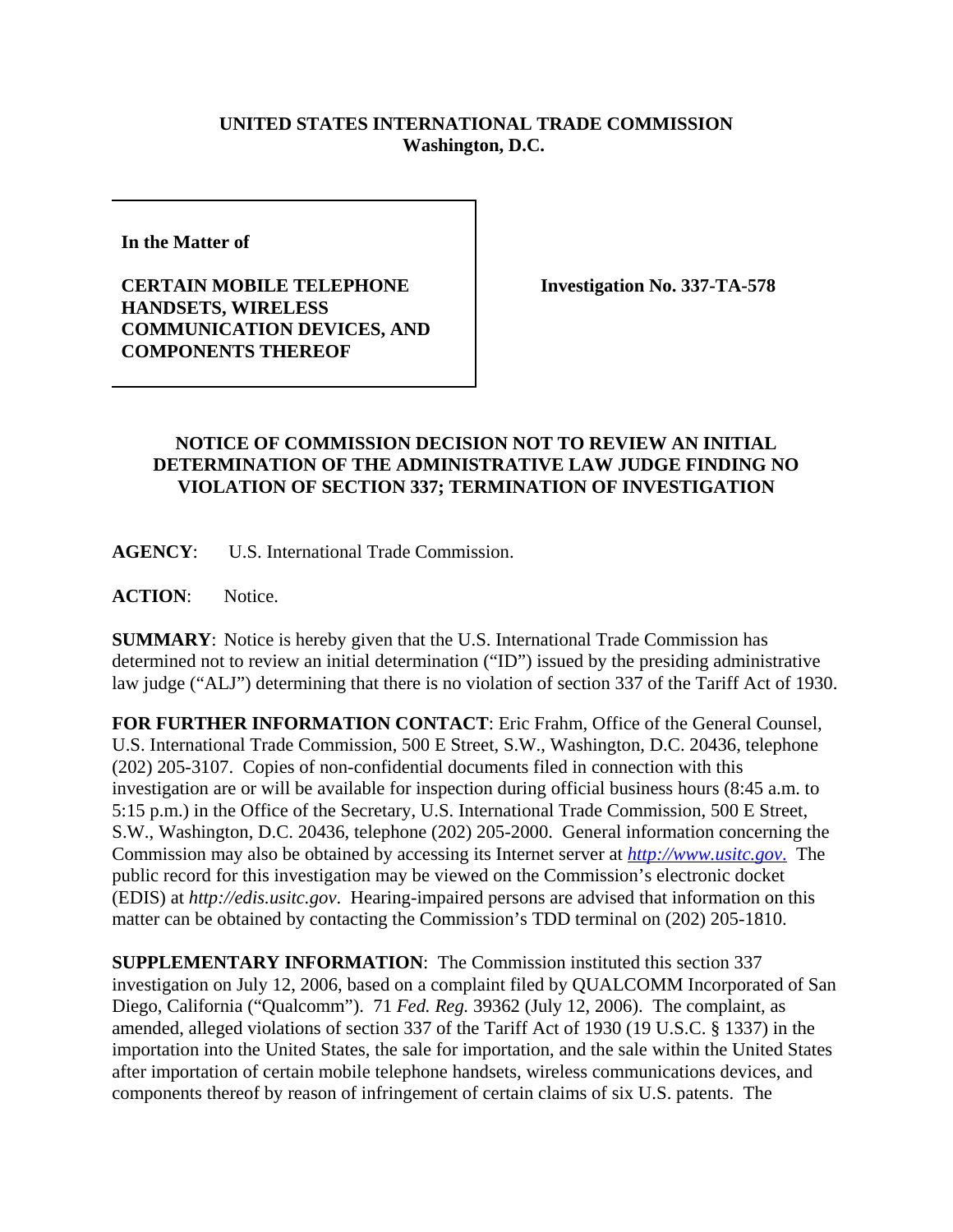complaint and notice of investigation named Nokia Corporation of Finland and Nokia Inc. of Irving, Texas (collectively, "Nokia"), as respondents. The complaint, as amended, further alleged that an industry in the United States exists as required by subsection 337(a)(2). Only claims 1 and 3 of U.S. Patent No. 5,452,473 ("the '473 patent"), claim 1 of U.S. Patent No. 5,590,408 ("the '408 patent"), and claim 2 of U.S. Patent No. 5,655,220 ("the '220 patent") remain in the investigation.

On December 12, 2007, the ALJ issued his final ID finding no violation of section 337 of the Tariff Act of 1930 (19 U.S.C. § 1337). Specifically, the ALJ determined that there had been an importation of Nokia's accused products, and that none of Nokia's accused products infringe the asserted claims of the '473, '408, or '220 patents. With regard to claims 1 and 3 of the '473 patent, the ALJ determined these asserted claims were not proven to be invalid under the best mode requirement of 35 U.S.C. § 112 or anticipated under 35 U.S.C. § 102. The ALJ also determined that claims 1 and 3 of the '473 patent were proven to be invalid as obvious under 35 U.S.C. § 103. With regard to claim 1 of the '408 patent and claim 2 of the '220 patent, the ALJ determined that these asserted claims were not proven to be invalid. The ALJ determined that a domestic industry exists that practices the '473, '408, and '220 patents. Finally, the ALJ made a recommendation that if the Commission finds a violation under section 337, a limited exclusion and cease and desist orders should issue with a bond set in the amount of 100 percent of entered value during the 60 day period of Presidential review.

On January 9, 2008, Qualcomm and Nokia each filed petitions for review. The Commission Investigative Attorney ("IA") did not file a petition for review.

On January 23, 2008, Qualcomm and Nokia filed responses to each other's petitions for review. The IA filed his response to both petitions on January 24, 2008.

On February 5, 2008, Qualcomm filed a letter requesting that the Commission consider the recent Federal Circuit decision in *Oatey Co. v. IPS, Corp.*, Case No. 07-1214, slip op. (Fed. Cir. Jan. 30, 2008). Nokia filed a responsive letter on February 6, 2008.

Having examined the record of this investigation, including the ALJ's final ID and the submissions of the parties, the Commission has determined not to review the ALJ's determination.